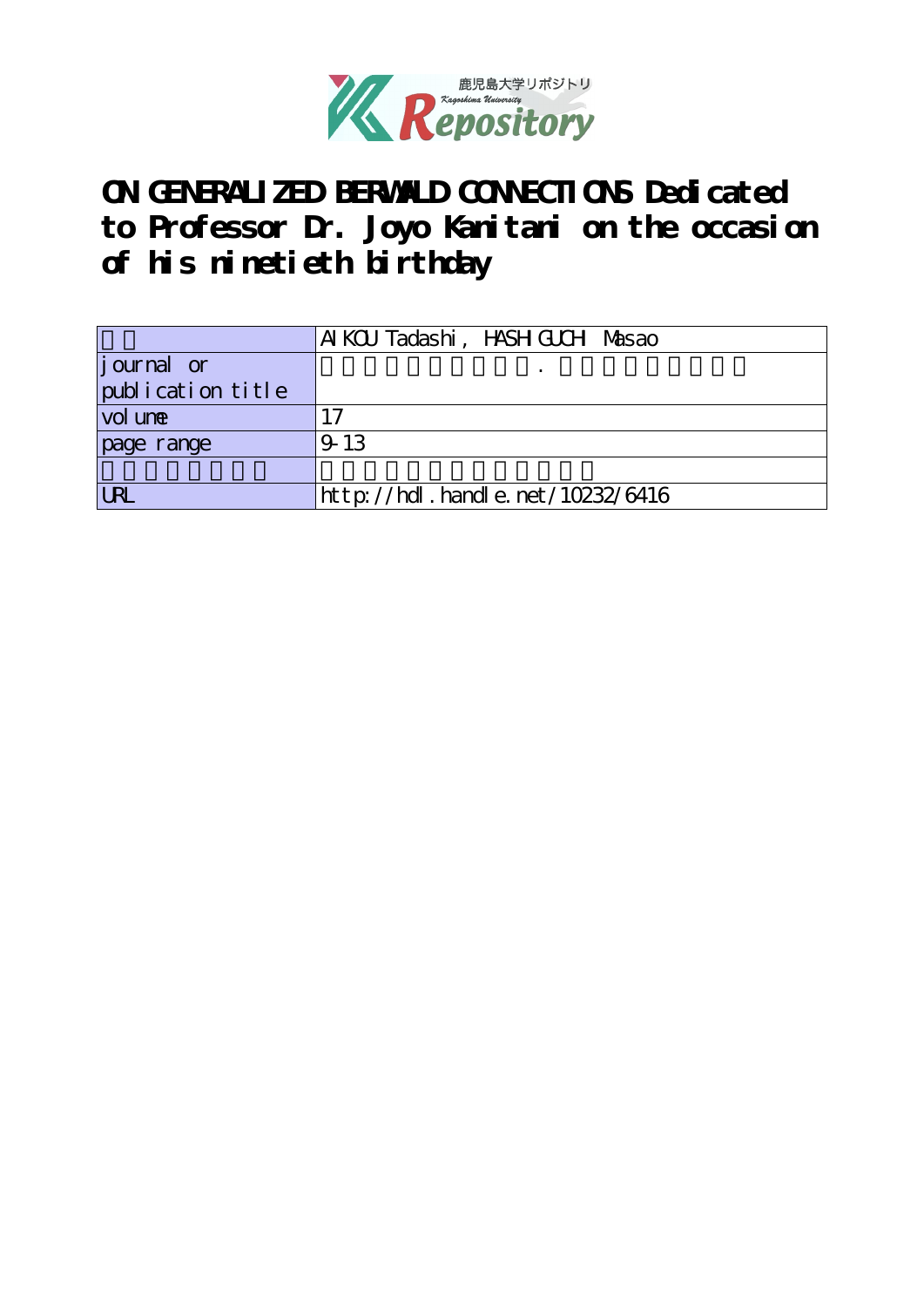# **ON GENERALIZED BERWALD CONNECTIONS Dedicated to Professor Dr. Joyo Kanitani on the occasion of his ninetieth birthday**

|                    | AI KCU Tadashi, HASH GUCH Masao           |
|--------------------|-------------------------------------------|
| <i>j</i> ournal or |                                           |
| publication title  |                                           |
| vol une            | $\mathbf{1}$                              |
| page range         | 9-13                                      |
|                    |                                           |
| <b>ILRL</b>        | $http$ ://hdl. handle. net/10232/00007019 |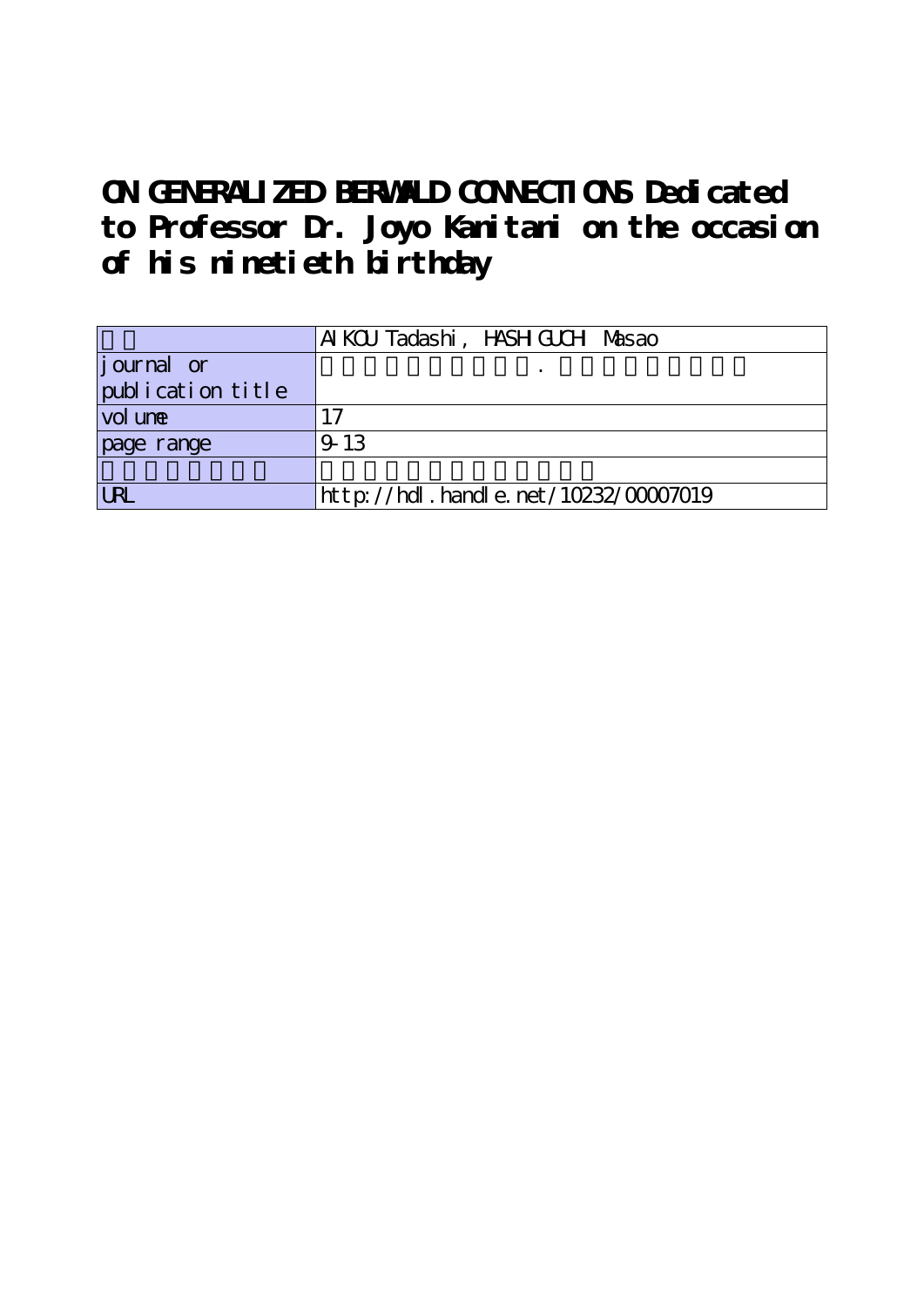Rep. Fac. Sci., Kagoshima Univ., (Math., Phys. & Chem.) No 17, p.9-13, 1984

# ON GENERALIZED BERWALD CONNECTIONS

Dedicated to Professor Dr. Joy∂ Kanitani on the occasion of his ninetieth birthday

### By

# Tadashi AIKOU\* and Masao HaSHIGUCHI\*\*

(Received September 10, 1984)

#### Abstract

In the present paper we discuss Finsler connections of Berwald type with surviving (v)hv-torsion  $P_{i,k}^{i}$  and consider what kind of Finsler connection should be reasonable as a generalization of the Berwald connection,

# § O. Introduction.

In a Finsler space there are known two canonical Finsler connections, that is, the Cartan one  $CT$  and the Berwald one  $BT$ . Various generalizations are possible for these connections. For example, suggested by Wagner [8], Hashiguchi, one of the authors, introduced the notion of generalized Cartan connection GCF and defined a generalized Berwald space with respect to this  $GCT$  (Hashiguchi [1], Hashiguchi-Ichijyō [2]). As a generalization of the Berwald connection, Matsumoto [4] defined the notion of Berwald connection with torsion  $B\Gamma T$  and showed that a generalized Berwald space can be also defined with respect to this  $B\Gamma T$ .

Each of these generalizations has a surviving  $(h)h$ -torsion  $T_{j,k}^i$ . It is noted that  $T_{j,k}^i$ of BFT should satisfy the so-called BF-condition, whereas  $T_{jk}^i$  of GCF is arbitrarily given. This situation should be cleared up.

On the other hand, in his recent paper [5], Matsumoto has treated a Finsler connection introduced on a hypersurface of a Finsler space, and obtained an interesting Finsler connection of Berwald type, which we could call a Berwald connection with surviving  $(v)hv$ -torsion  $P^i_{jk}$ .

The purpose of the present paper is to discuss such a Finsler connection generally. A meaning of Matsumoto's  $BT$ -condition is cleared up, and it is shown what kind of Finsler connection should be reasonable as a generalization of the Berwald connection.

Throughout the present paper the terminology and notations are referred to Matsumoto's monograph [3].

<sup>\*</sup> Kagoshima-chuo High School, Kagoshima, Japan.

<sup>\* \*</sup> Department of Mathematics, Faculty of Science, Kagoshima University, Kagoshima, Japan.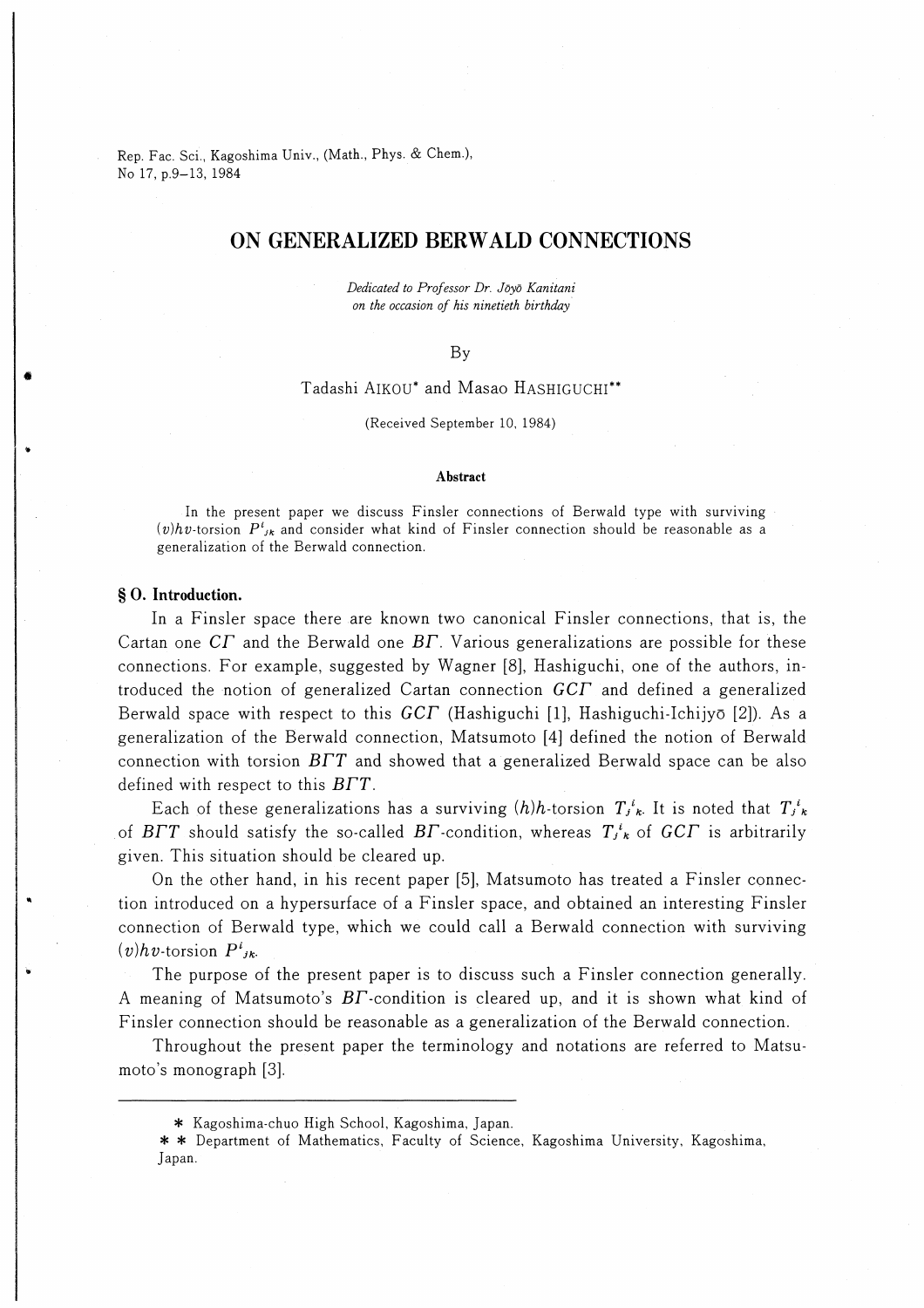10 Tadashi AIKOU and Masao HASHIGUCHI

# § 1. Finsler connections of Berwald type with torsion  $P^{i}_{jk}$ .

We are concerned with an *n*-dimensional Finsler space  $F^n = (M, L)$ , where  $L(x, y)$ is the fundamental function, and  $x$  denotes a point of the underlying manifold  $M$ , and  $y$ denotes a supporting element. The fundamental tensor  $g_{ij}$  is given by  $g_{ij}={(\partial_i \partial_j L^2)/2}$ , where  $\partial_i$  denotes the partial differentiation by  $y^j$ . We shall express a Finsler connection  $FT$  by  $FT=(F_i^i_k, N_i^i, C_i^i)$  in terms of its coefficients. The Cartan connection  $CT$  and the Berwald one  $BT$  are uniquely determined by the following systems of axioms respectively. We line up them comparatively.

| $CT$ (Matsumoto [3]) |                                                                        | $BT$ (Okada [7])                                                  |  |
|----------------------|------------------------------------------------------------------------|-------------------------------------------------------------------|--|
|                      | $(C1)$ $g_{ijk}=0$ ,                                                   | (B1) $L_{k} = 0$ ,                                                |  |
|                      | (C2) $D^i{}_{\kappa} \equiv F_0{}^i{}_{\kappa} - N^i{}_{\kappa} = 0$ , | (B2) $D^i_{\kappa} = 0$ ,                                         |  |
|                      | (C3) $T_{i k}^i \equiv F_{i k}^i - F_{k j}^i = 0$ ,                    | (B3) $T_i^i = 0$ .                                                |  |
|                      | $(C4)$ $S^{i}_{jk} \equiv C_{j}{}^{i}_{k} - C_{k}{}^{i}_{j} = 0$ ,     | (B4) $P^{i}_{ik} \equiv \partial_{k} N^{i}_{i} - F^{i}_{k} = 0$ , |  |
|                      | $(C5)$ $g_{ij} _{k}=0;$                                                | (B5) $C_i^i{}_{\kappa} = 0$ .                                     |  |

If we omit some of axioms from each of the above systems, we get various Finsler connections of Cartan type or Berwald type. For example, a *generalized Cartan connection*  $GCT$  is defined as a Finsler connection satisfying the axioms of  $CT$  except (C3), and a Berwald connection with torsion  $B\Gamma T$  is defined as a Finsler connection satisfying the axioms of  $BT$  except (B3).

Both GCT and BTT are with surviving  $(h)h$ -torsion  $T_i^i$ . Furthermore we can consider a Finsler connection of Berwald type in which the  $(v)hv$ -torsion  $P^{i}_{jk}$  is also surviving. In a similar way as shown in [4], we have

**Theorem 1.** A Finsler connection  $(F_{j,k}^i, N^i, C_{j,k}^i)$  satisfying (B1), (B2), (B5) can be expressed in terms of its torsions  $T_{jk}^{i}$ ,  $P_{jk}^{i}$  as follows:

1) 
$$
\begin{cases} N^{i}_{k} = G^{i}_{k} - ((T_{k}^{i}_{0} + P^{i}_{0k}) + \partial_{k}(T^{i}_{00} + P_{00}^{i})) / 2 \\ F_{j}^{i}_{k} = \partial_{j} N^{i}_{k} - P^{i}_{k j}, \\ C_{j}^{i}_{k} = 0, \end{cases}
$$

where  $G^i_{\kappa}$  is the non-linear connection of  $B\Gamma$ .

*Proof.* Putting  $F = L^2/2$ , the condition (B1) is rewritten in an equivalent form (1. 2)  $\partial_i F = y_r N^r$ .

Differentiating (1.2) by y', we get  $\partial_i \partial_i F = g_{r,i} N^r + g_r \partial_j N^r$ . By this equations and (1. 2), the well-known quantities  $2G_j = y^i\partial_j\partial_iF-\partial_jF$  are rewritten in the form

$$
2G_j = y^i g_{rj} N^r_i + y^i y_r \partial_j N^r_i - y_r N^r_j.
$$
  
Since  $\partial_j N^r_i = F_j^r_i + P^r_{ij}$ ,  $N^i_j = F_0^i{}_j = T_0^i{}_j + F_j^i{}_0$ , we have  

$$
2G^i = y^r N^i{}_r + T^i{}_{00} + P_{00}^i.
$$

By differentiating by  $y^k$ , we get the expression for  $N^i_k$ . The expressions for  $F_j^i_k$  and  $C_j^i_k$ follow from the definition of  $P^i_{jk}$  and (B5) respectively.

Putting  $P^i_{jk}=0$  in Theorem 1, we get the coefficients of a Berwald connection with torsion  $B\Gamma T$  of Matsumoto [4]. According to Miron-Hashiguchi [6], a generalized Cartan connection GCT with torsion  $T_{j,k}^i$  is uniquely determined for an arbitrarily given alter-

 $(1.$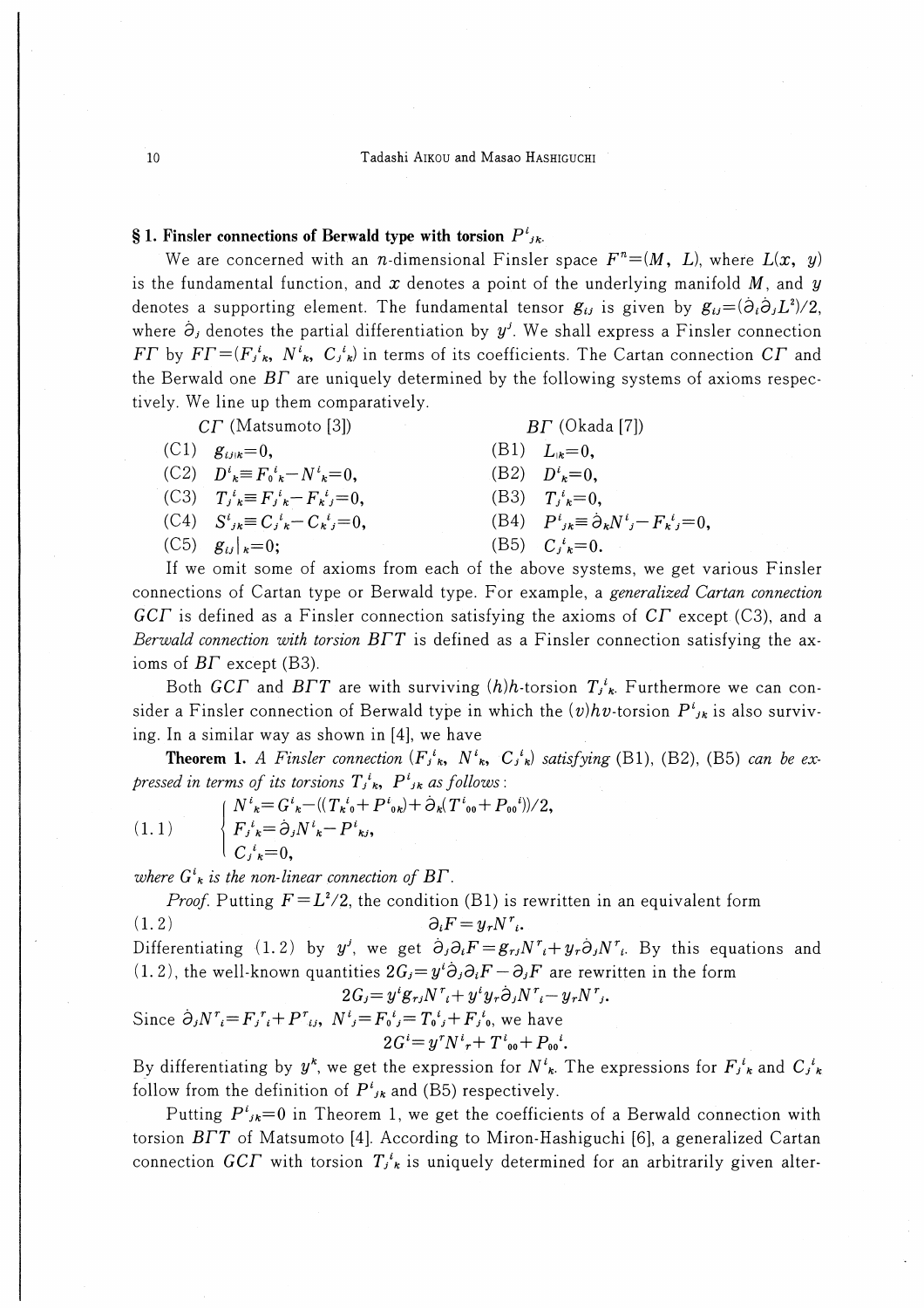nate tensor  $T_{j,k}^i$ . In the case of  $B\Gamma T$ , however, the torsion  $T_{j,k}^i$  should satisfy the following  $BT$ -condition (Matsumoto [4]):

1. 3) y ∂たT/r-a,Tた'r)-0.

In Theorem 1, therefore, the torsions  $T_{jk}^{i}$ ,  $P_{jk}^{i}$  should satisfy some conditions, too. We want to clear up such a different matter.

# § 2. Matsumoto's  $BT$ -condition.

For a given Finsler connection  $FT=(F_i^i_k, N^i_k, C_i^i_k)$  we get a Finsler connection  $FNT=(\partial_jN_{\kappa}^i, N_{\kappa}^i, 0)$  called the N-connection of FT. Since  $\partial_jN_{\kappa}^i=F_{j\kappa}^i+P_{\kappa j}^i$ , the  $(h)h$ torsion  $Q_j{}^i{}_k$  of FNF is exressed by the torsions  $T_j{}^i{}_k$ ,  $P^i{}_{jk}$  of FF as (2. 1) Q/\*- t;た-(PIJた-Piたj).

Calculating from  $Q_j{}^i{}_{\kappa} = \partial_j N^i{}_{\kappa} - \partial_k N^i{}_{j}$ , we have

**Proposition 1.** Let FT be a Finsler connection. If  $N^i_k$  of FT is (1) p-homogeneous, the tensor  $Q_i^k$  given by  $(2.1)$  satisfies the condition

$$
(2.2) \t\t\t y^r (\partial_k Q_j{}^i{}_r - \partial_j Q_k{}^i{}_r) = 0.
$$

In the case of  $P^i_{jk}=0$ , the condition (2.2) is the BT-condition (1.3).

In the case of GCT we can choose  $T_{j,k}^{i}$  arbitrarily, but the condition (2.2) is implicitly imposed on  $T_{j,k}^{i}$  together with  $P^{i}_{jk}$ . In the case of  $B\Gamma T$  the condition (2.2) is explicitly imposed on  $T_{jk}^i$  as the BF-condition, since we assume  $P^i_{jk}=0$  for BFT. This is the reason for the difference between the arbitrariness of  $T_{j,k}^{i}$  in  $GCT$  and the one in  $BTT$ .

We shall here give remarks about the arbitrariness of  $Q_i^i$  satisfying the condition  $(2.2)$ . By Matsumoto [4] a (0) p-homogeneous alternate tensor  $Q_j^i{}_k$  satisfying  $(2.2)$  is written in the form

$$
(2.3) \tQ_j^i{}_{\mathbf{k}} = (\partial_{\mathbf{k}} A^i{}_j - \partial_j A^i{}_{\mathbf{k}})/2,
$$

where  $A^i$  is an arbitrary (1) p-homogeneous tensor. Such a  $Q_i^i$  is also written in the form

(2.4) 
$$
Q_{j k}^{i} = A_{j k}^{i} + y^{r} (\partial_{k} A_{j r}^{i} - \partial_{j} A_{k r}^{i}) / 2,
$$

where  $A_j^i_k$  is an arbitrary (0) p-homogeneous alternate tensor. Then we get

**Proposition 2.** For a given (0) p-homogeneous alternate tensor  $T_{j,k}^i$ , a tensor  $P_{jk}^i$  satisfying (2. 2) is expressed in the form

$$
(2.5) \tP^{i}_{jk} = (T_{j\ k}^{i} - Q_{j\ k}^{i})/2 + B_{j\ k}^{i},
$$

where  $Q_i^i_k$  is a tensor given by (2.3) or (2.4), and  $B_i^i_k$  is an arbitrary (0) p-homogeneous symmetric tensor.

For a given (0) p-homogeneous tensor  $P^i_{jk}$ , an alternate tensor  $T^i_{jk}$  satisfying (2.2) is expressed in the form

(2. 6) TA-P',た-P kj+Q/h

where  $Q_j^i_k$  is a tensor given by  $(2.3)$  or  $(2.4)$ .

On the other hand, in order to consider the converse problem of Theorem 1, we need another relation satisfied by  $P^i_{jk}$ . If we assume the p-homogeneity of  $N^i_{jk}$  for a Finsler connection, we have  $P^i{}_{j0} = -D^i{}_{k}$ , since  $P^i{}_{jk} = \partial_k N^i{}_j - F^i{}_{k}j$ . Thus we have a well-known

**Proposition 3.** Let FT be a Finsler connection. If  $N^i_{\kappa}$  of FT is (1) p-homogeneous, the de-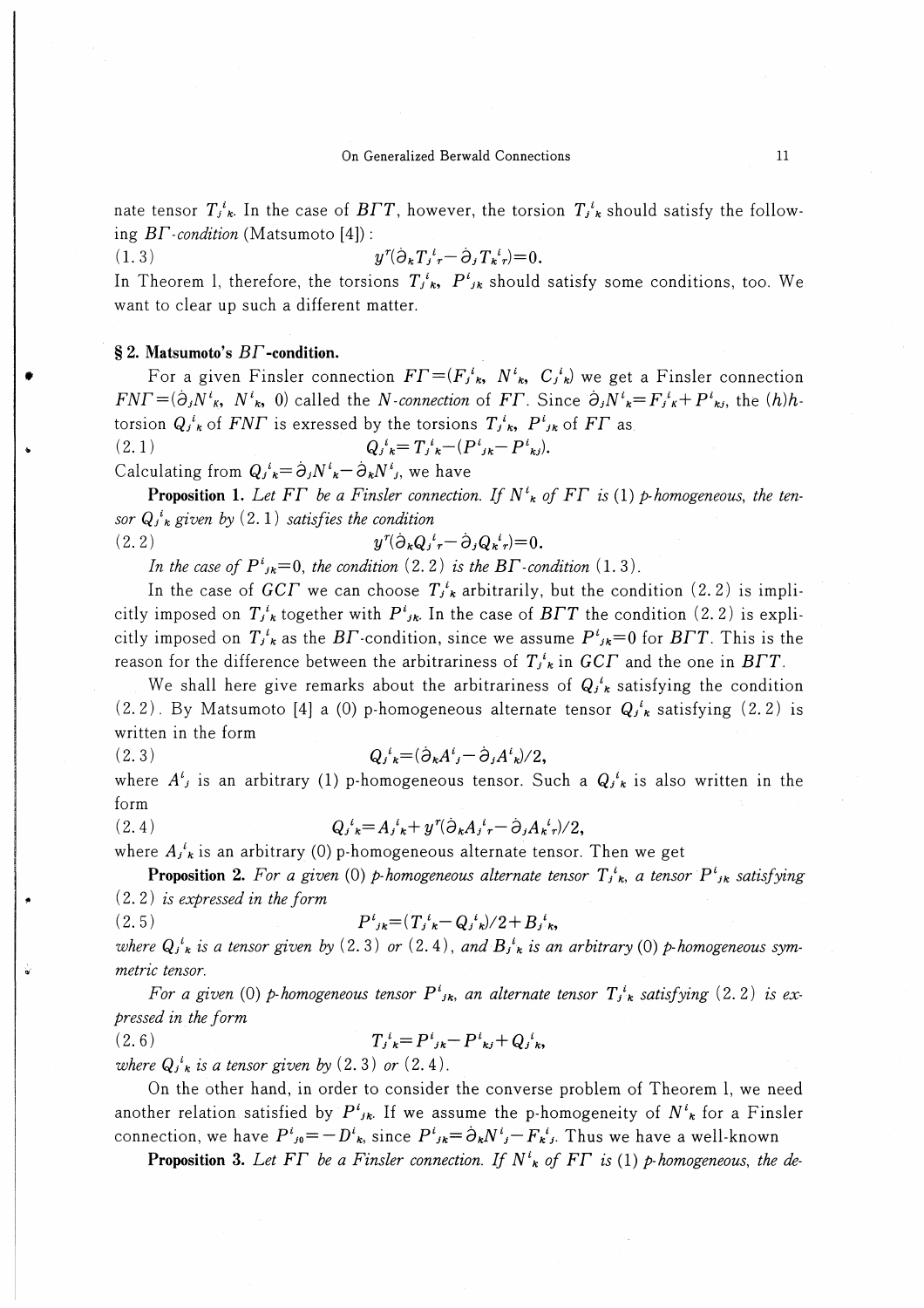# 12 Tadashi Aikou and Masao Hashiguchi

flection tensor  $D^i_{\kappa}$  vanishes if and only if  $(P^i_{i0}=0.$ 

# § 3. Generalized Berwald connections.

In this section we assume Finsler connections to be p-homogeneous. The torsions  $T_{j,k}^{i}$ ,  $P_{j,k}^{i}$  should satisfy the conditions (2.2) and (2.7). The converse is also true as follows.

**Theorem 2.** Given (0) p-homogeneous tensors  $T_i^i{}_{k} (= -T_k^i)$ ,  $P_i^i{}_{k}$ , there exists a unique Finsler connection  $FT$  satisfying (B1), (B2), (B5) whose  $(h)h$ -and  $(v)hv$ -torsion tensors are the given  $T_{j,k}$ ,  $P_{jk}^i$  respectively, if  $T_{j,k}^i$  and  $P_{jk}^i$  satisfy the conditions (2.2), (2.7), where  $Q_{j,k}^i$  is a tensor given by  $(2.1)$ .

The coefficients of FT are given by  $(1, 1)$ . N<sup>t</sup><sub>k</sub> of FT is also expressed in the form (3. 1)  $N^i_{\ k} = G^i_{\ k} - (Q_{k\,0}^i + \partial_k Q^i_{00})/2.$ 

*Proof.* It is directly shown that the Finsler connection given by  $(1.1)$  satisfies the conditions for FT of Theorem 2. The uniqueness follows from Theorem 1. The phomogeneity of  $N^i_k$  yields (3.1).

We can show here that there exists a Finsler connection  $FT$  of Berwald type whose (h)h-torsion is an arbitrarily given (0)p-homogeneous alternate tensor  $T_i^k$ , if we give up to impose the axiom (B4) on FT. Let  $T_i^i$  be a (0)p-homogeneous alternate tensor. If we take the  $GCT=(F_{j,k}^{i}, N^{i}, C_{j,k}^{i})$  whose  $(h)h$ -torsion is the given  $T_{j,k}^{i}$ , its torsions  $T_{j,k}^{i}$  and  $P^{i}_{jk}$  satisfy the conditions (2.2) and (2.7). The Finsler connection given by Theorem 2 has the given  $(h)h$ -torsion. So we shall define

**Definition 1.** A Finsler connection  $GB\Gamma = (F_i^i_k, N^i_k, G_i^i_k)$  satisfying (B1), (B2), (B5) is called a generalized Berwald connection.

We have shown a method to obtain a generalized Berwald connection  $GBT$  whose (h)h-torsion is an arbitrarily given (0)p-homogeneous alternate tensor  $T_i^i$ , by taking  $GCT=(F_{j,k}^i, N^i_k, C_{j,k}^i)$  whose  $(h)h$ -torsion is the given  $T_{j,k}^i$ . It is easily seen that this GBF is nothing but the C-zero connection  $(F_{j,k}^i, N^i_k, 0)$  of GCF. Especially, if we take  $T_{j,k}^i=0$ , the GCT becomes  $CT=(\Gamma^*_{j,k}, G_{k}^i, g_{j,k}^i)$  and the GBT is the Rund connection  $RT = (r^*_{i,k}, G^i_{k}, 0)$ . Thus we have

Theorem 3. The C-zero connection of a generalized Cartan connection is a generalized Berwald connection. Especially, the Rund connection is a generalized Berwald connection obtained from the Cartan connection as its C-zero connection.

The above definition of a generalized Berwald connection GBT has various advantages. First, Theorem 3 and Proposition 3 show a wide freedom of choosing  $T_j^i_k$ ,  $P^i_{jk}$  to construct a  $GB\Gamma$ . Next, we can give the following comparative definitions for  $GCT$  and  $GBT.$ 

**Definition 2.** A Finsler connection  $GCF=(F_i^i_k, F_0^i_k, g_j^i_k)$  satisfying  $g_{ijlk}=0$  is called a generalized Cartan connection, and a Finsler connection  $GB\Gamma = (F_j^i{}_k, F_0^i{}_k, 0)$  satisfying  $L_{ik}=0$  is called a generalized Berwald connection.

Last, we pay attention to a generalized Berwald space. A Finsler connection is cal-